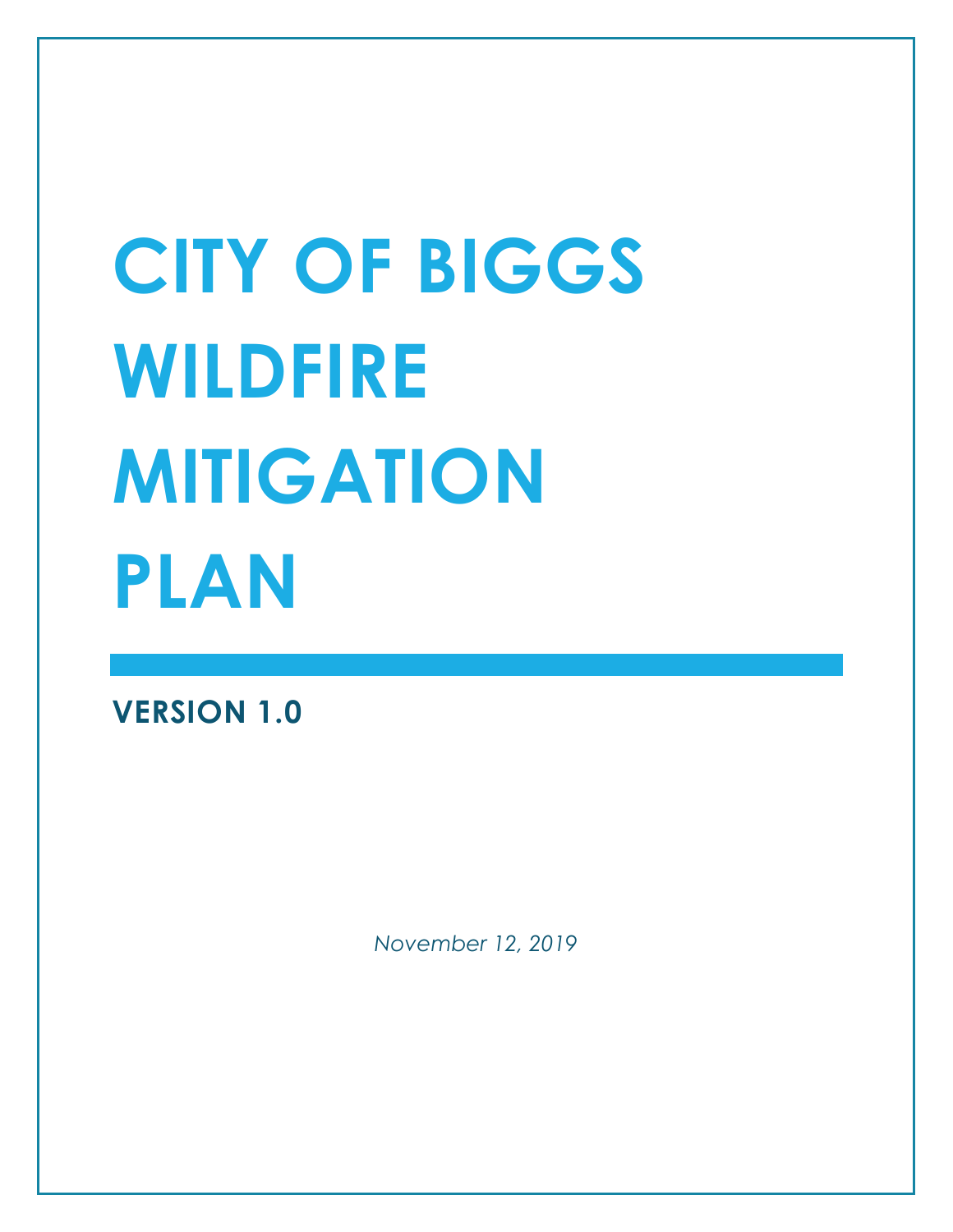# TABLE OF CONTENTS

| I.        |                                                                                                |  |  |  |  |
|-----------|------------------------------------------------------------------------------------------------|--|--|--|--|
| Α.        |                                                                                                |  |  |  |  |
| Β.        |                                                                                                |  |  |  |  |
| II.       |                                                                                                |  |  |  |  |
| Α.        |                                                                                                |  |  |  |  |
| Β.        |                                                                                                |  |  |  |  |
| C.        |                                                                                                |  |  |  |  |
| III.      |                                                                                                |  |  |  |  |
| А.        |                                                                                                |  |  |  |  |
| Β.        |                                                                                                |  |  |  |  |
| С.        |                                                                                                |  |  |  |  |
| D.        |                                                                                                |  |  |  |  |
| Ε.        |                                                                                                |  |  |  |  |
| F.        |                                                                                                |  |  |  |  |
| IV.       | Wildfire Risks and Drivers associated with design, construction, operation, and                |  |  |  |  |
| А.        | Particular risks and risk drivers associated with topographic and climatological risk factors6 |  |  |  |  |
| Β.        |                                                                                                |  |  |  |  |
| C.        |                                                                                                |  |  |  |  |
| V.        |                                                                                                |  |  |  |  |
| Α.        |                                                                                                |  |  |  |  |
| <b>B.</b> |                                                                                                |  |  |  |  |
| C.        |                                                                                                |  |  |  |  |
| D.        |                                                                                                |  |  |  |  |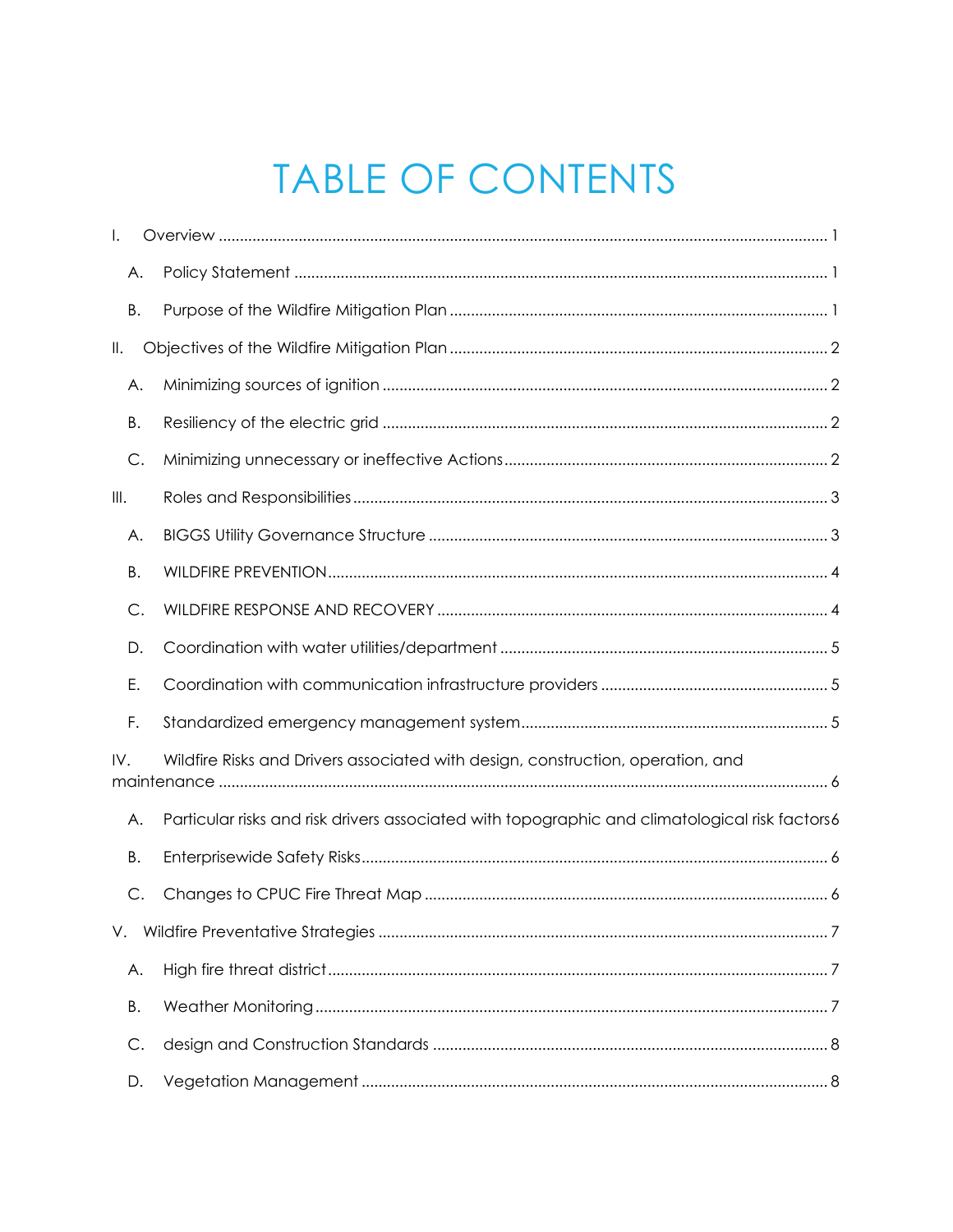| Ε.    |  |
|-------|--|
| F.    |  |
| G.    |  |
| Η.    |  |
| 1.    |  |
| 2.    |  |
| VI.   |  |
| VII.  |  |
| VIII. |  |
| А.    |  |
|       |  |
|       |  |
| Β.    |  |
| C.    |  |
| D.    |  |
| Е.    |  |
| IX.   |  |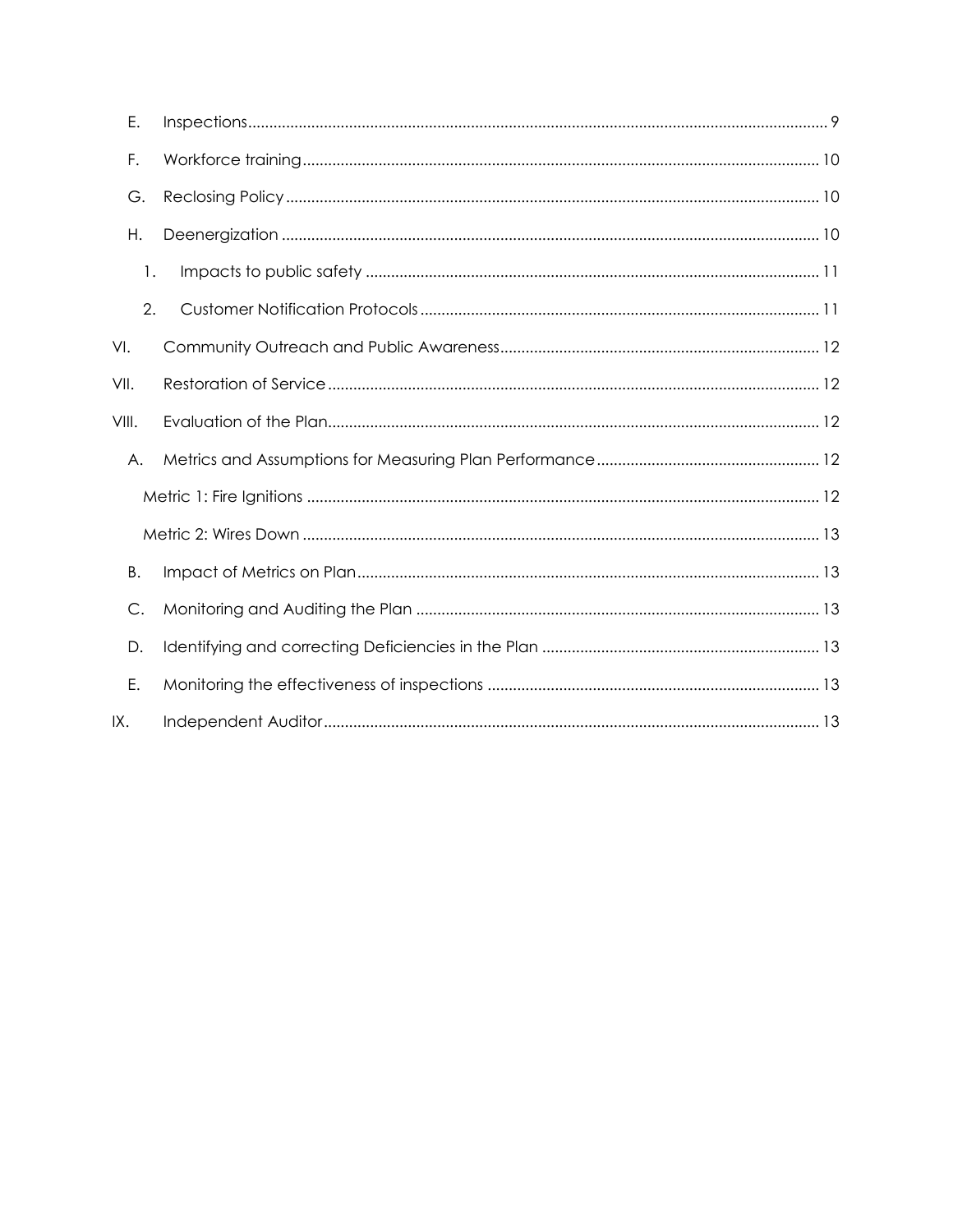# <span id="page-3-1"></span><span id="page-3-0"></span>**I. OVERVIEW**

#### A. POLICY STATEMENT

Biggs' overarching goal is to provide safe, reliable, and economic electric service to its local community. In order to meet this goal, Biggs constructs, maintains, and operates its electrical lines and equipment in a manner that minimizes the risk of catastrophic wildfire posed by its electrical lines and equipment.

## B. PURPOSE OF THE WILDFIRE MITIGATION PLAN

<span id="page-3-2"></span>This Wildfire Mitigation Plan describes the range of activities that Biggs is taking to mitigate the threat of power-line ignited wildfires, including its various programs, policies, and procedures. This plan is subject to direct supervision by the City of Biggs City Administrator and is implemented by the Electrical Superintendent. This plan complies with the requirements of Public Utilities Code section 8387 for publicly owned electric utilities to prepare a wildfire mitigation plan by January 1, 2020, and annually thereafter.

Biggs Electric is a department within the City of Biggs. [Describe how POU's fire prevention efforts fit into the general plan and other safety planning documents. Describe how POU coordinates with local fire agencies and other safety departments.]

Organization of the Wildfire Mitigation Plan

This Wildfire Mitigation Plan included the following elements:

- Objectives of the plan;
- Roles and responsibilities for carrying out the plan;
- Identification of key wildfire risks and risk drivers;
- Description of wildfire prevention, mitigation, and response strategies and programs;
- Community outreach and education;
- Metrics for evaluating the performance of the plan and identifying areas for improvement;
- Review and validation of the plan; and
- Timelines.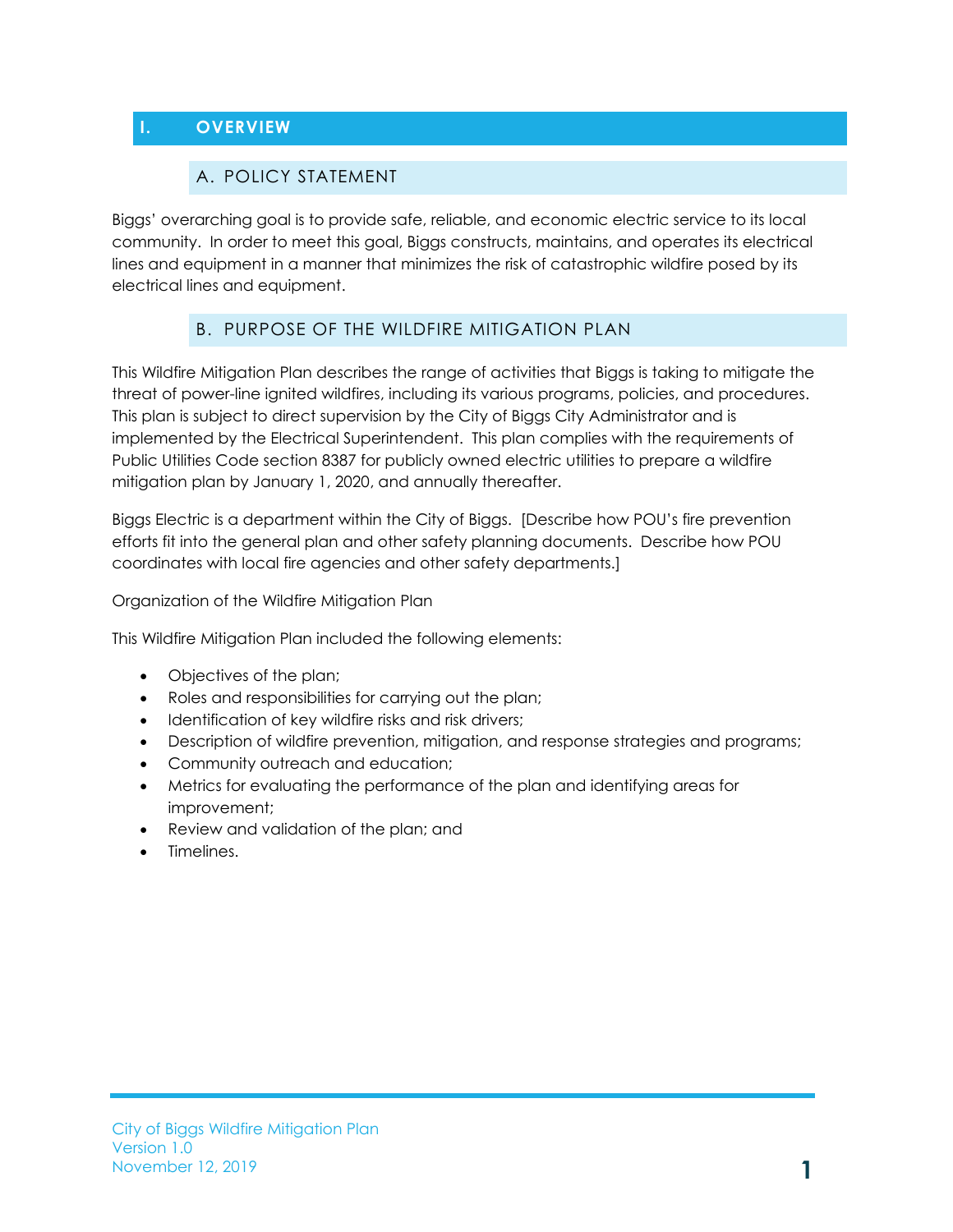# <span id="page-4-1"></span><span id="page-4-0"></span>**II. OBJECTIVES OF THE WILDFIRE MITIGATION PLAN**

#### A. MINIMIZING SOURCES OF IGNITION

The primary goal of this Wildfire Mitigation Plan is to minimize the probability that Biggs transmission and distribution system may be the origin or contributing source for the ignition of a fire. Biggs has evaluated the prudent and cost-effective improvements to its physical assets, operations, and training that can help to meet this objective. Biggs has implemented those changes consistent with this evaluation.

## B. RESILIENCY OF THE ELECTRIC GRID

<span id="page-4-2"></span>The secondary goal of this Wildfire Mitigation Plan is to improve the resiliency of the electric grid. As part of the development of this plan, Biggs assesses new industry practices and technologies that will reduce the likelihood of an interruption (frequency) in service and improve the restoration (duration) of service.

## C. MINIMIZING UNNECESSARY OR INEFFECTIVE ACTIONS

<span id="page-4-3"></span>The final goal for this Wildfire Mitigation Plan is to measure the effectiveness of specific wildfire mitigation strategies. Where a particular action, program component, or protocol is determined to be unnecessary or ineffective, Biggs will assess whether a modification or replacement is merited. This plan will also help determine if more cost-effective measures would produce the same or improved results.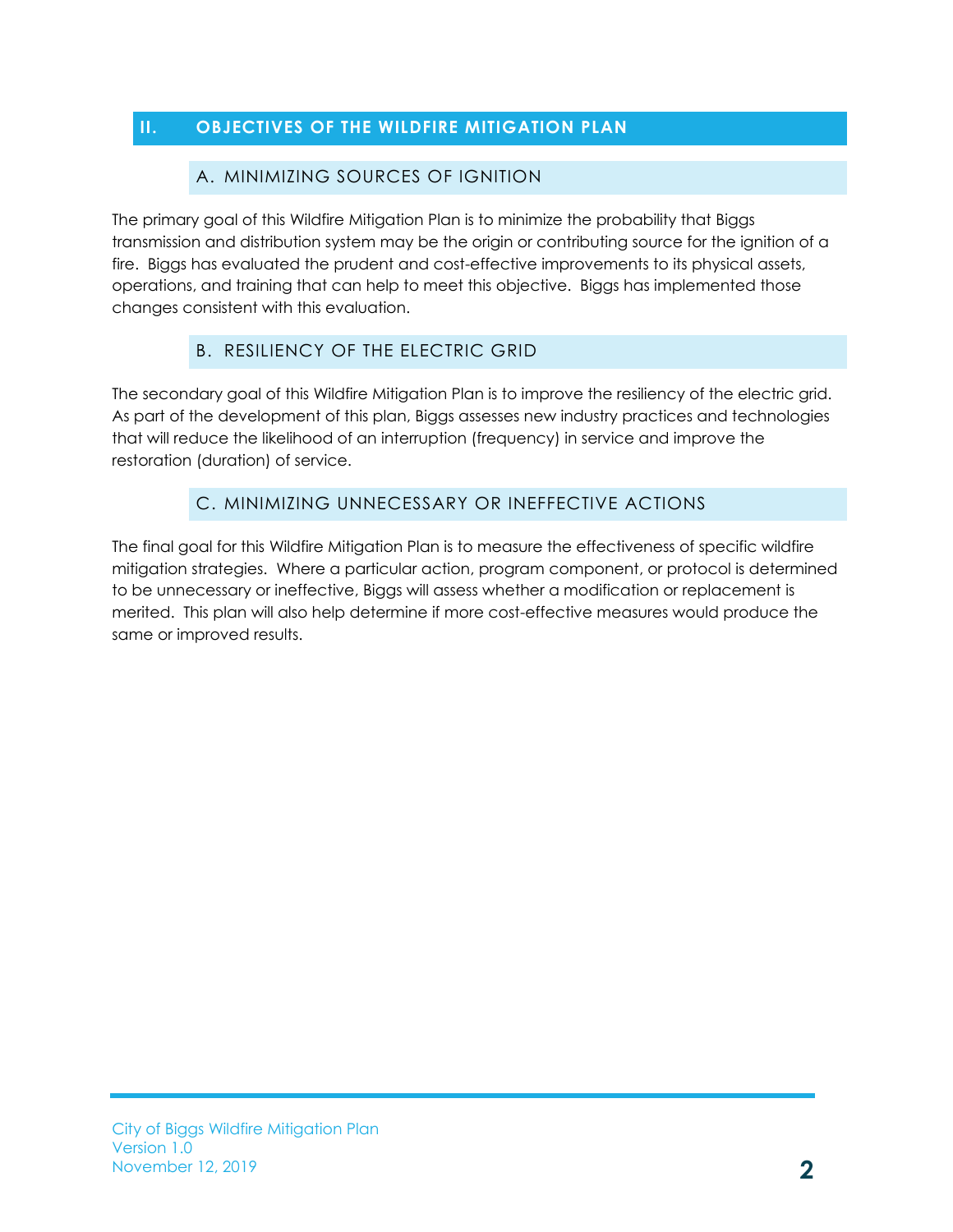#### <span id="page-5-1"></span><span id="page-5-0"></span>**III. ROLES AND RESPONSIBILITIES**

#### A. BIGGS UTILITY GOVERNANCE STRUCTURE



**City Council** to debate, Consider and adopt any policies, regulations or ordinances recommended by the City Administrator and Electrical Department Superintendent as to the safe operations of the City of Biggs Electrical System in accordance with the Wildfire Mitigation plan

**City Administrator** to work with the Electrical Department Superintendent in the implementation of the Wildfire Mitigation Plan and to be a liaison to the Biggs Electrical Department during wildfire events. To be the liaison between The City of Biggs and any outside Governmental agencies in procurement of any needed resources to aid in a Wildfire Event. To be the public relation contact for the City of Biggs during a Wildfire Event.

**Electrical Department Superintendent** to oversee the operation of the Electrical Department. to implement The City of Biggs Wildfire Mitigation Plan as adopted by the City of Biggs Council. To be the liaison between the Electrical Department and The City of Biggs during wildfire events. To be the liaison between City of Biggs Administrator in providing aid during Wildfire Events. To provide training to the City of Biggs staff in the prevention of potential Wildfire events due to the Electrical Distribution System.

**Electrical Lead Worker** to oversee the day to day operations of the City of Biggs Electrical Distribution System. To implement The City of Biggs Wildfire Mitigation Plan as adopted by The City of Biggs' Council. To be the liaison between the Electrical Crew and the Biggs City Administrator during Wildfire Events. To report and correct any adverse conditions on the Electrical Distribution that may cause a Wildfire event.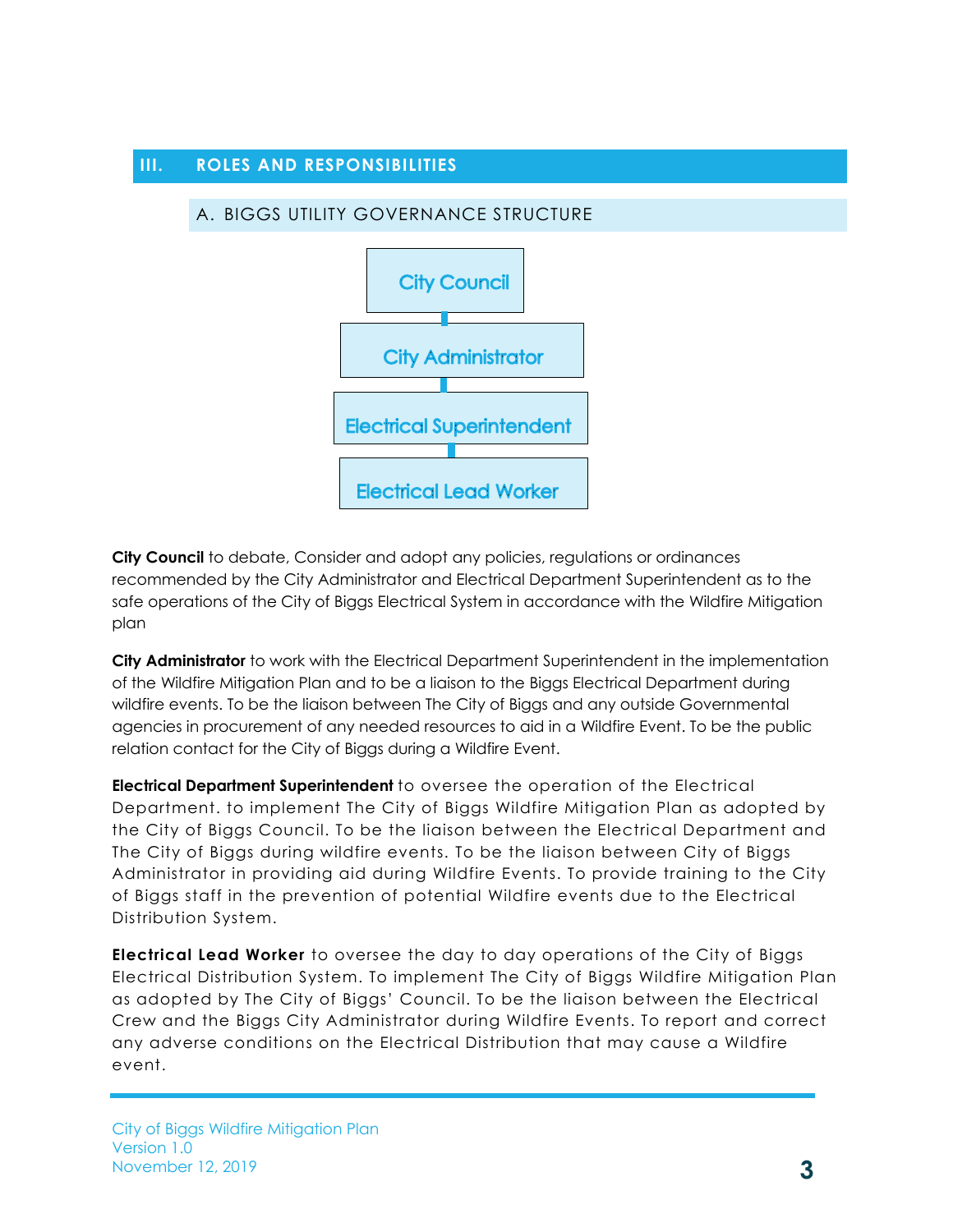# B. WILDFIRE PREVENTION

<span id="page-6-0"></span>The following are POU staff roles and responsibilities for (1) electric facility design, maintenance, and inspection; and (2) vegetation management:

- Operate system in a manner that will minimize potential wildfire risks.
- Take all reasonable and practicable actions to minimize the risk of a catastrophic wildfire caused by Biggs electric facilities.
- Coordinate with federal, state, and local fire management personnel as necessary or appropriate to implement Biggs Wildfire Mitigation Plan.
- Immediately report fires, pursuant to existing Biggs Electric practices and the requirements of this Wildfire Mitigation Plan.
- Take corrective action when the staff witnesses or is notified that fire protection measures have not been properly installed or maintained.
- Comply with relevant federal, state, and industry standard requirements, including the industry standards established by the California Public Utilities Commission.
- Collect and maintain wildfire data necessary for the implementation of this Wildfire Mitigation Plan.
- Provide regular training programs for all employees having obligations for implementation of this Wildfire Mitigation Plan.
- Perform annual inspections of distribution system for tree clearances
- Perform annual tree trimming to maintain a 12-foot clearance around primary lines.

# C. WILDFIRE RESPONSE AND RECOVERY

<span id="page-6-1"></span>During a wildfire event the Electrical Superintendent and (or) the Lead line worker will keep in direct contact and provide regular updates as to the event status with the following Departments and organizations:

- City of Biggs Administrator
- Gridley/Biggs Police Department
- CalFire
- Biggs Public Works Department

Electrical utility staff have the following obligations regarding fire prevention, response and investigation:

- Take all reasonable and practicable actions to prevent and suppress fires resulting from Biggs electric facilities.
- Follow Electrical Department's protocols during Red Flag Warnings.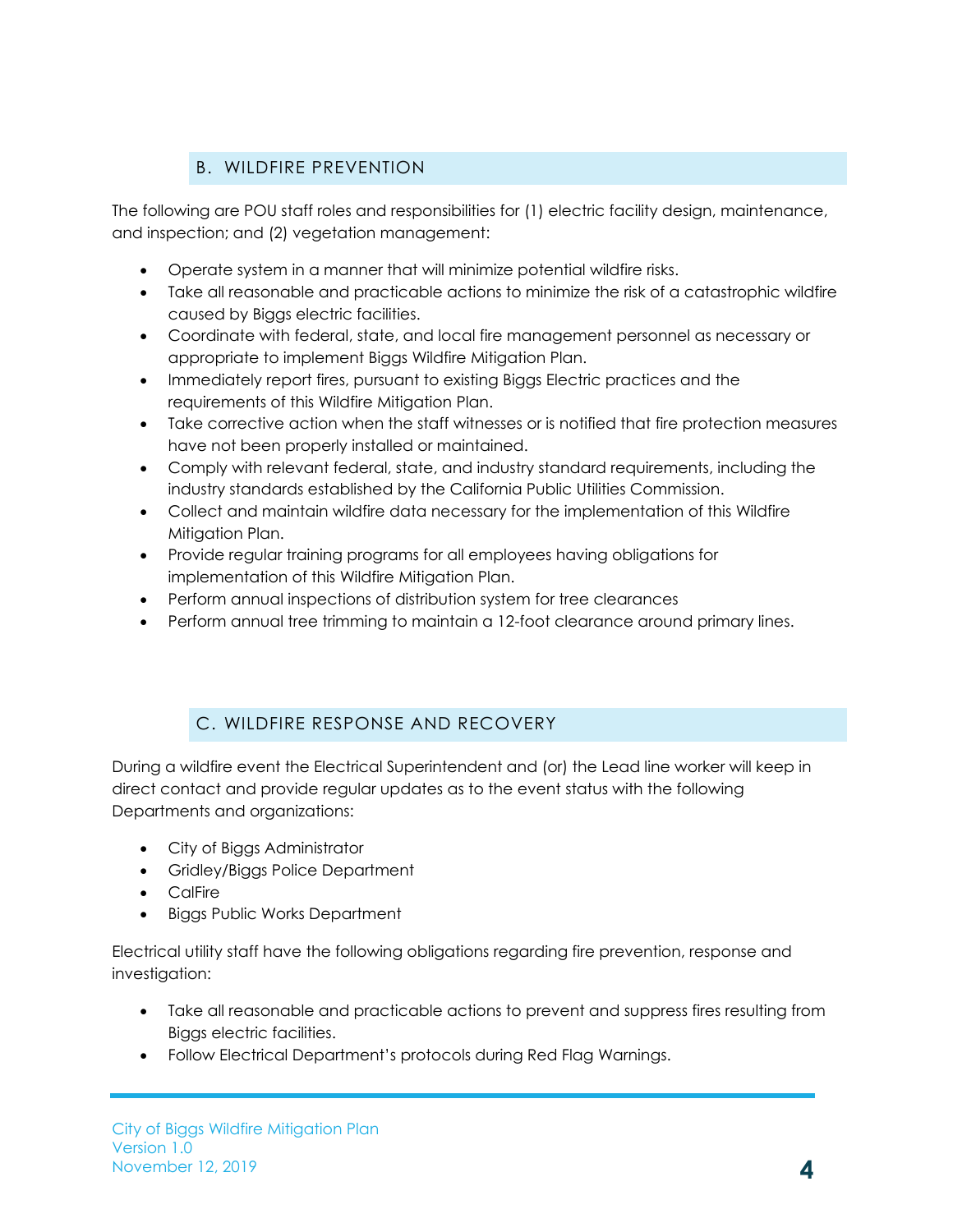# D. COORDINATION WITH WATER UTILITIES/DEPARTMENT

<span id="page-7-0"></span>Electrical Department will coordinate with the City of Biggs Public Works Department to insure the reliable delivery of water during any Red Flag or wildfire event, and as needed enlist the help of Biggs Public Works personnel to combat any wildfires caused by City of Biggs Electrical Equipment or to aid in any repairs' of Biggs electrical equipment that may cause a wildfire condition.

## E. COORDINATION WITH COMMUNICATION INFRASTRUCTURE **PROVIDERS**

<span id="page-7-1"></span>During a wildfire event that involves equipment of outside agencies Communication equipment, the City of Biggs will contact the involved agencies as soon it is feasibly possible.

## F. STANDARDIZED EMERGENCY MANAGEMENT SYSTEM

<span id="page-7-2"></span>As a local governmental agency, <sup>1</sup> Biggs has planning, communication, and coordination obligations pursuant to the California Office of Emergency Services' Standardized Emergency Management System ("SEMS") Regulations,<sup>2</sup> adopted in accordance with Government Code section 8607. The SEMS Regulations specify roles, responsibilities, and structures of communications at five different levels: field response, local government, operational area, regional, and state.3 Pursuant to this structure, Biggs annually coordinates and communicate with the relevant safety agencies as well as other relevant local and state agencies. [Describe POU's role within the local and operational level].

(1) "Field response level" commands emergency response personnel and resources to carry out tactical decisions and activities in direct response to an incident or threat.

(2) "Local government level" manages and coordinates the overall emergency response and recovery activities within their jurisdiction.

(3) "Operational area level" manages and/or coordinates information, resources, and priorities among local governments within the operational area and serves as the coordination and communication link between the local government level and the regional level.

(4) "Regional level" manages and coordinates information and resources among operational areas within the mutual aid region designated pursuant to Government Code §8600 and between the operational areas and the state level. This level along with the state level coordinates overall state agency support for emergency response activities.

(5) "State level" manages state resources in response to the emergency needs of the other levels, manages and coordinates mutual aid among the mutual aid regions and between the regional level and state level, and serves as the coordination and communication link with the federal disaster response system.

l <sup>1</sup> As defined in Cal. Gov. Code § 8680.2.

<sup>2</sup> 19 CCR § 2407.

<sup>3</sup> Cal. Gov. Code § 2403(b):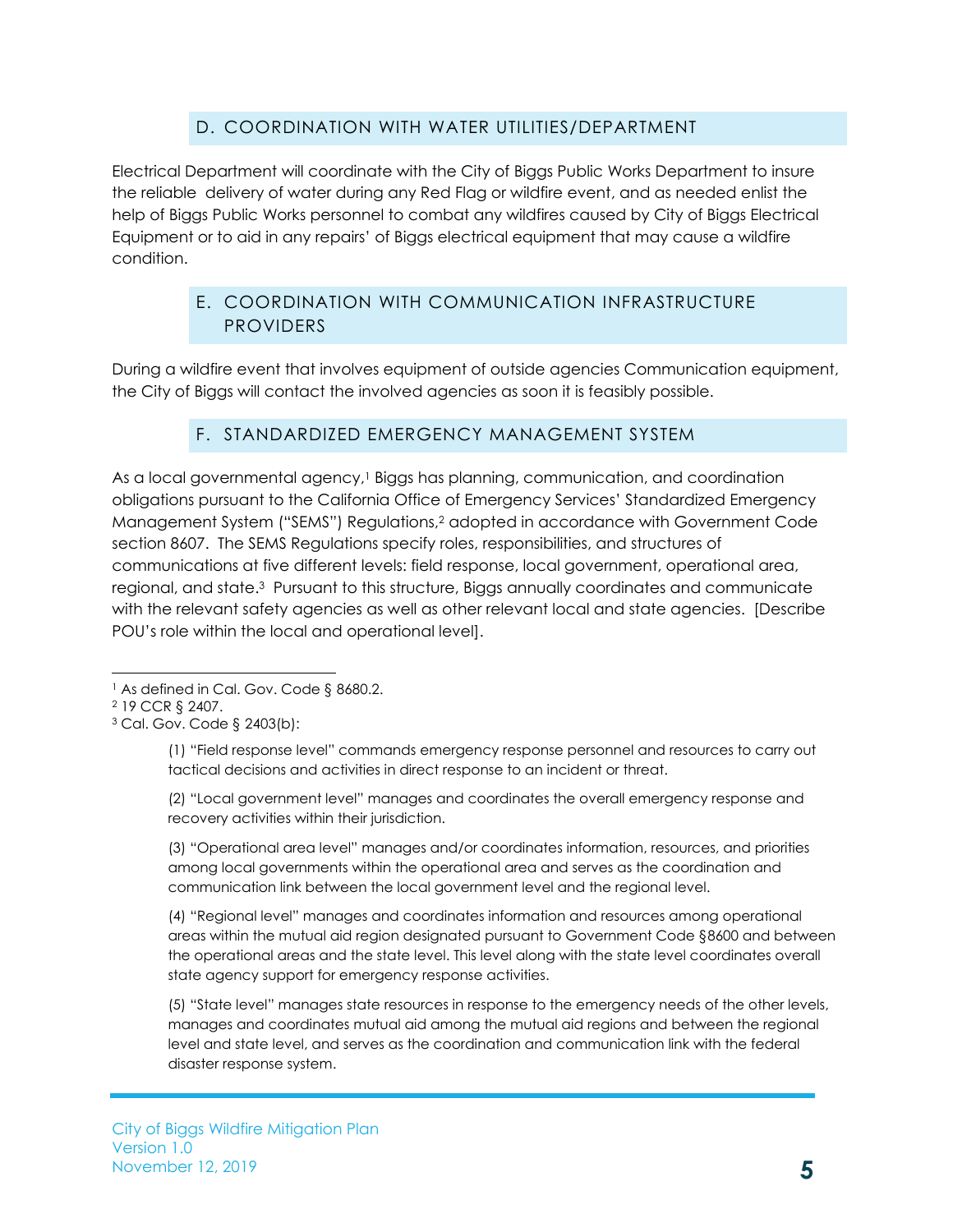Under the SEMS structure, a significant amount of preparation is done through advanced planning at the county level, including the coordination of effort of public, private, and nonprofit organizations. Butte serves as the Operational Area and is guided by the Butte County Disaster Council that is made up of representatives of Butte. The Operational Area includes local and regional organizations that bring relevant expertise to the wildfire prevention and recovery planning process. These participants include [provide a detailed list of relevant school districts, utilities, Fire Districts, non-profits (such as the United Way and/or the American Red Cross), Hospitals, special districts, communications providers, and other similar organizations].

Pursuant to the SEMS structure, Biggs participates in periodic training exercises.

## <span id="page-8-1"></span><span id="page-8-0"></span>**IV. WILDFIRE RISKS AND DRIVERS ASSOCIATED WITH DESIGN, CONSTRUCTION, OPERATION, AND MAINTENANCE**

# A. PARTICULAR RISKS AND RISK DRIVERS ASSOCIATED WITH TOPOGRAPHIC AND CLIMATOLOGICAL RISK FACTORS

Within Biggs' service territory and the surrounding areas, the primary risk drivers for wildfire are the following:

- Extended drought;
- Vegetation type;
- Vegetation Density;
- Weather;
- High winds:
- Terrain;
- Changing Weather Patterns (Climate Change)
- Communities at Risk
- Fire History

#### B. ENTERPRISEWIDE SAFETY RISKS

<span id="page-8-2"></span>Within Biggs Distribution system the primary risk drivers for wildfire are the following:

- Electrical system equipment failure
- Falling trees or vegetation
- Animal contact with energized electric equipment
- <span id="page-8-3"></span>• Human error or causation

## C. CHANGES TO CPUC FIRE THREAT MAP

None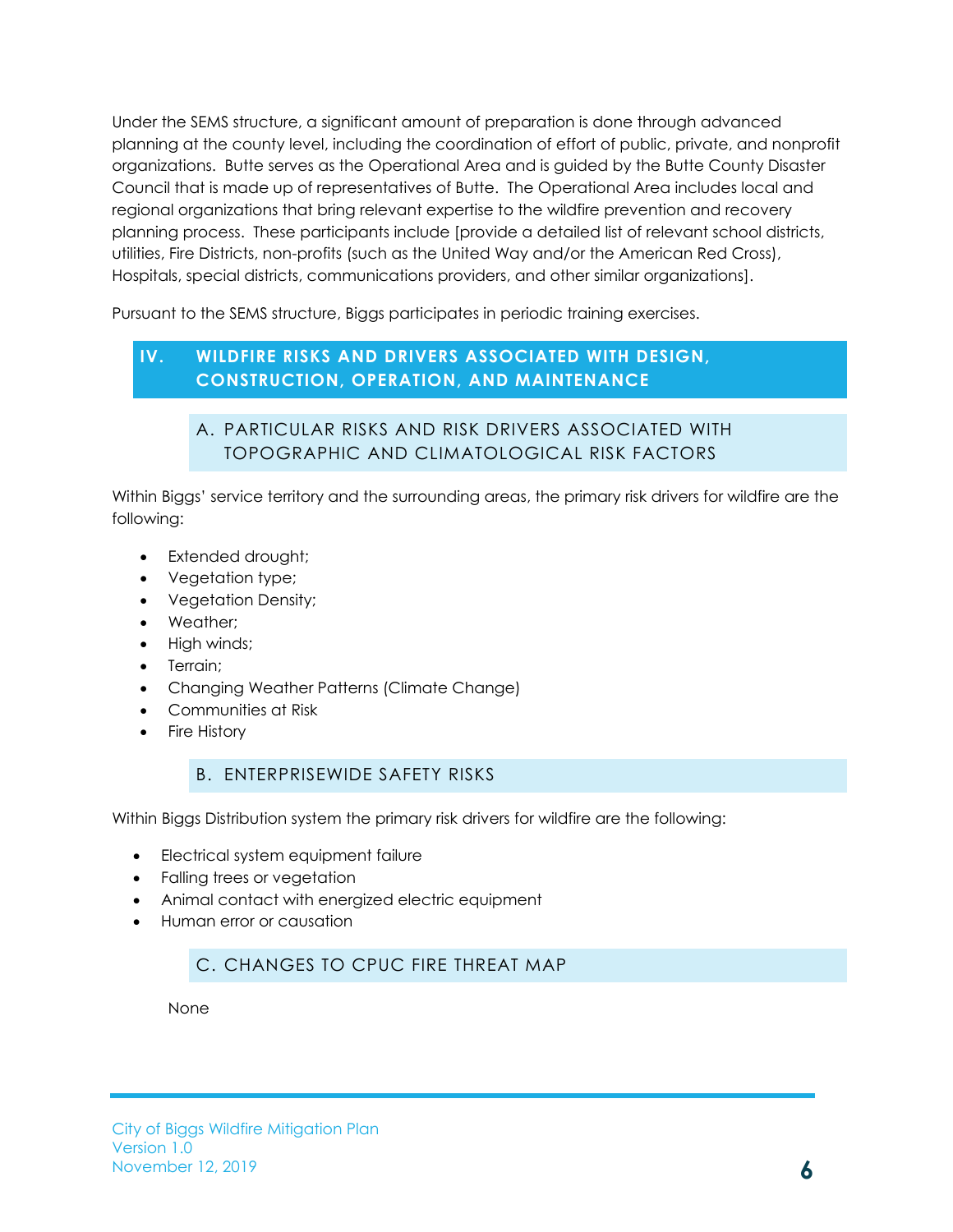# <span id="page-9-1"></span><span id="page-9-0"></span>**V. WILDFIRE PREVENTATIVE STRATEGIES**

#### A. HIGH FIRE THREAT DISTRICT

Biggs directly participated in the development of the California Public Utilities Commission' s (CPUC) Fire-Threat Map,<sup>4</sup> which designates a High-Fire Threat District. In the map development process, Biggs served as a territory lead, and worked with utility staff and local fire & government officials to identify the areas of Biggs' service territory that are at an elevated or extreme risk of power line ignited wildfire. Biggs has incorporated the High Fire Threat District into its construction, inspection, maintenance, repair, and clearance practices, where applicable.

## B. WEATHER MONITORING

<span id="page-9-2"></span>Biggs monitors current and forecasted weather data from a variety of sources including:

- United States National Weather Service
- CalFire
- On line weather data and information
- Local news outlets

Biggs assigns one of four operating conditions based on the relevant weather data and knowledge of local conditions:

- **(1) Normal:** During normal conditions, no changes are made to operations or work policy.
- **(2) Elevated:** During elevated fire-risk conditions, Electrical crews are asked to report any areas of concern on or around Bigg's electrical system for potential Wildfire conditions, and to address these concerns during the pre-job tail Board discussion
- **(3) Extreme:** During extreme fire-risk conditions, and when working in an area at risk to wildfire conditions crews are to prioritize projects, should it be necessary to proceed with the project, crews will asked to report any areas of concern on or around Biggs' electrical system for potential Wildfire conditions, and to address these concerns during the pre-job tail Board discussion and if possible to de-energize the lines during the project. ensure the job site has adequate fire suppression equipment
- **(4) Red Flag:** If the National Weather Service declares a Red Flag Warning for any portion of Biggs service territory, any work performed in a wildfire prone area is postponed unless it is deemed an emergency priority, should it be deemed an emergency condition, crews will asked to report any areas of concern on or around the electrical system for potential Wildfire conditions, and to address these concerns during the pre-job tail Board discussion and if possible to de-energize the lines during the project. ensure the job site

l

<sup>4</sup> Adopted by CPUC Decision 17-12-024.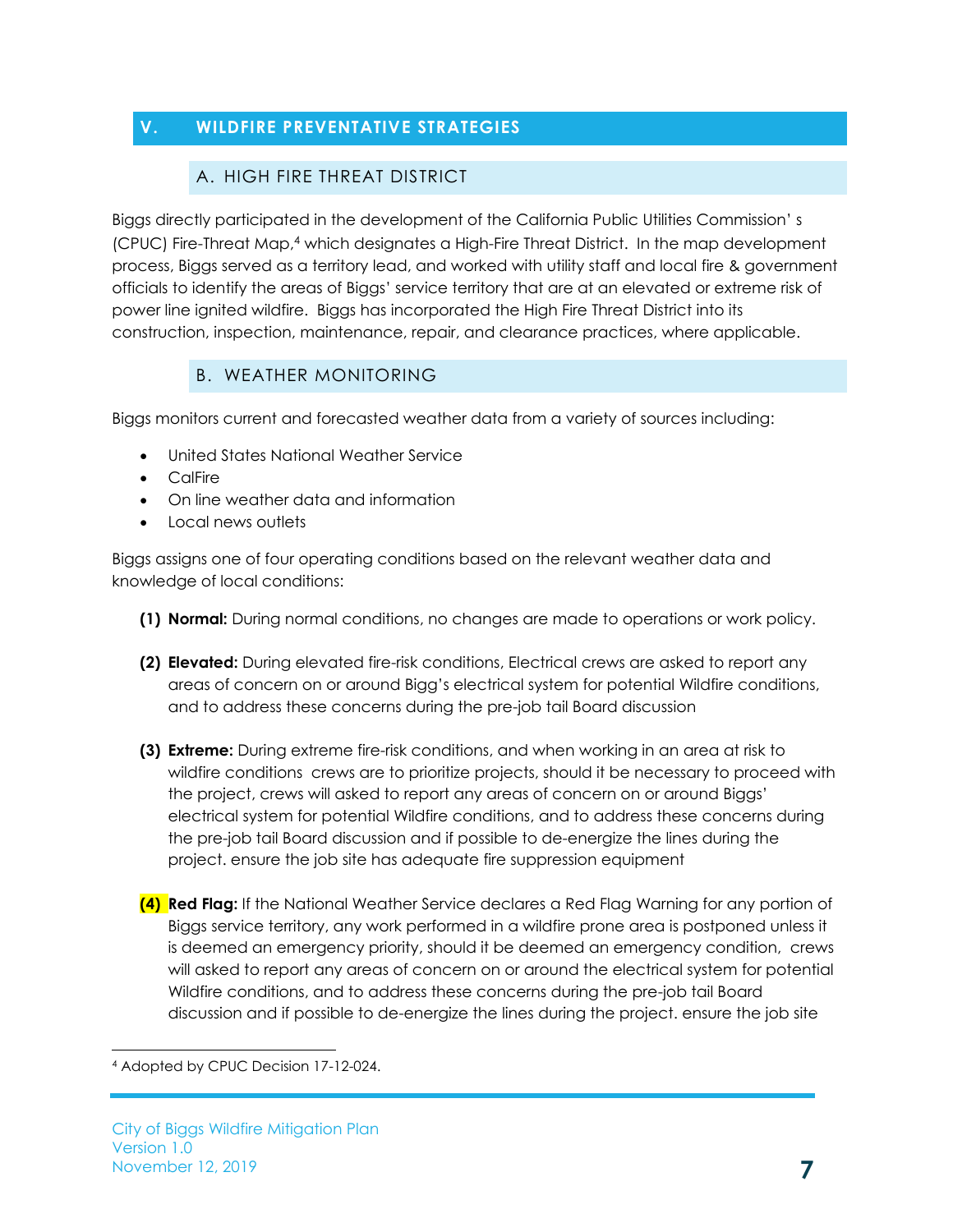has adequate fire suppression equipment, extra personnel and equipment will be enlisted to monitor the project from ground for potential fire, and to suppress any fire caused by the project. If deemed necessary, CalFire will be contacted to stand-by during the project.

# C. DESIGN AND CONSTRUCTION STANDARDS

<span id="page-10-0"></span>Biggs' electric facilities are designed and constructed to meet or exceed the relevant federal, state, or industry standard. Biggs treats CPUC General Order (GO) 95 as a key industry standard for design and construction standards for overhead electrical facilities. Biggs meets or exceeds all standards in GO 95. Additionally, Biggs monitors and follows as appropriate the National Electric Safety Code.

# D. VEGETATION MANAGEMENT

<span id="page-10-1"></span>Biggs meets or exceeds the minimum industry standard vegetation management practices. For transmission-level facilities, Biggs complies with NERC FAC-003-4, where applicable. For both transmission and distribution level facilities, Biggs meets: (1) Public Resources Code section 4292; (2) Public Resources Code section 4293; (3) GO 95 Rule 35; and (4) the GO 95 Appendix E Guidelines to Rule 35. These standards require significantly increased clearances in the High Fire Threat District. The recommended time-of-trim guidelines do not establish a mandatory standard, but instead provide useful guidance to utilities. Biggs will use specific knowledge of growing conditions and tree species to determine the appropriate time of trim clearance in each circumstance.

| <b>GO 95, Rule 35, Table 1</b> |                                                                                               |                                                                    |                                                                     |                                                                |                                                                    |  |  |  |
|--------------------------------|-----------------------------------------------------------------------------------------------|--------------------------------------------------------------------|---------------------------------------------------------------------|----------------------------------------------------------------|--------------------------------------------------------------------|--|--|--|
| Case                           | <b>Type of Clearance</b>                                                                      | <b>Trolley</b><br>Contact,<br>Feeder and<br>Span Wires,<br>$0-5kv$ | Supply<br>Conductors<br>and Supply<br>Cables, 750 -<br>22,500 Volts | Supply<br>Conductors<br>and Supply<br>Cables, 22.5 -<br>300 kV | Supply<br>Conductors<br>and Supply<br>Cables, 300 -<br>550 kV (mm) |  |  |  |
| 13                             | Radial clearance of<br>bare line conductors<br>from tree branches<br>or foliage               | 18 inches                                                          | 18 inches                                                           | $\frac{1}{4}$ Pin<br>Spacing                                   | $\frac{1}{2}$ Pin<br>Spacing                                       |  |  |  |
| 14                             | Radial clearance of<br>bare line conductors<br>from vegetation in<br>the Fire-Threat District | 18 inches                                                          | 48 inches                                                           | 48 inches                                                      | 120 inches                                                         |  |  |  |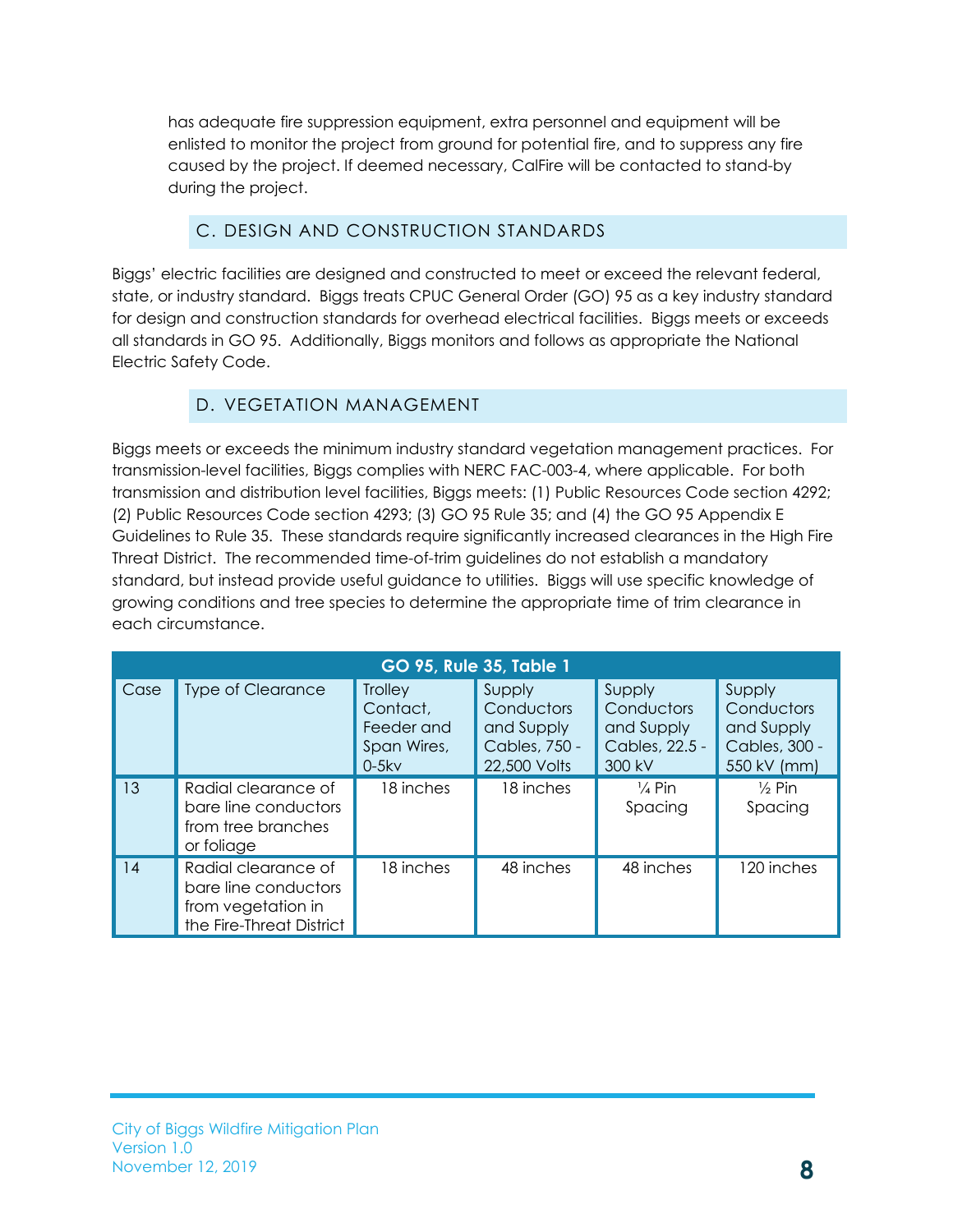#### **Appendix E Guidelines to Rule 35**

The radial clearances shown below are recommended minimum clearancesthat should be established, at time of trimming, between the vegetation and the energized conductors and associated live parts where practicable. Reasonable vegetation management practices may make it advantageous for the purposes of public safety or service reliability to obtain greater clearances than those listed below to ensure compliance until the next scheduled maintenance. Each utility may determine and apply additional appropriate clearances beyond clearances listed below, which take into consideration various factors, including: line operating voltage, length of span, line sag, planned maintenance cycles, location of vegetation within the span, species type, experience with particular species, vegetation growth rate and characteristics, vegetation management standards and best practices, local climate, elevation, fire risk, and vegetation trimming requirements that are applicable to State Responsibility Area lands pursuant to Public Resource Code Sections 4102 and 4293.

| <b>Voltage of Lines</b>                                                                                             | Case 13 | Case 14 |
|---------------------------------------------------------------------------------------------------------------------|---------|---------|
| Radial clearances for any conductor of a line<br>operating at 2,400 or more volts, but less than<br>72,000 volts    | 4 feet  | 12 feet |
| Radial clearances for any conductor of a line<br>operating at 72,000 or more volts, but less than<br>110,000 volts  | 6 feet  | 20 feet |
| Radial clearances for any conductor of a line<br>operating at 110,000 or more volts, but less than<br>300,000 volts | 10 feet | 30 feet |
| Radial clearances for any conductor of a line<br>operating at 300,000 or more volts                                 | 15 feet | 30 feet |

Within the High Fire Threat District, Biggs performs an evaluation of every tree that has the potential to strike overhead facilities it if were to fail on an annual basis. Biggs performs more frequent and detailed inspections of any such trees, and in cases where "hazard trees" (Dead, Dying, Diseased or leaning) could strike the facilities, will work with the land owner to remove the tree or portion of the tree that poses a risk.

## E. INSPECTIONS

<span id="page-11-0"></span>Biggs meets or exceeds the minimum inspection requirements provided in CPUC GO 165 and CPUC GO 95, Rule 18. Pursuant to these rules, Biggs inspects electric facilities in the Hight Fire Threat District more frequently than the other areas of its service territory. Additionally, Biggs staff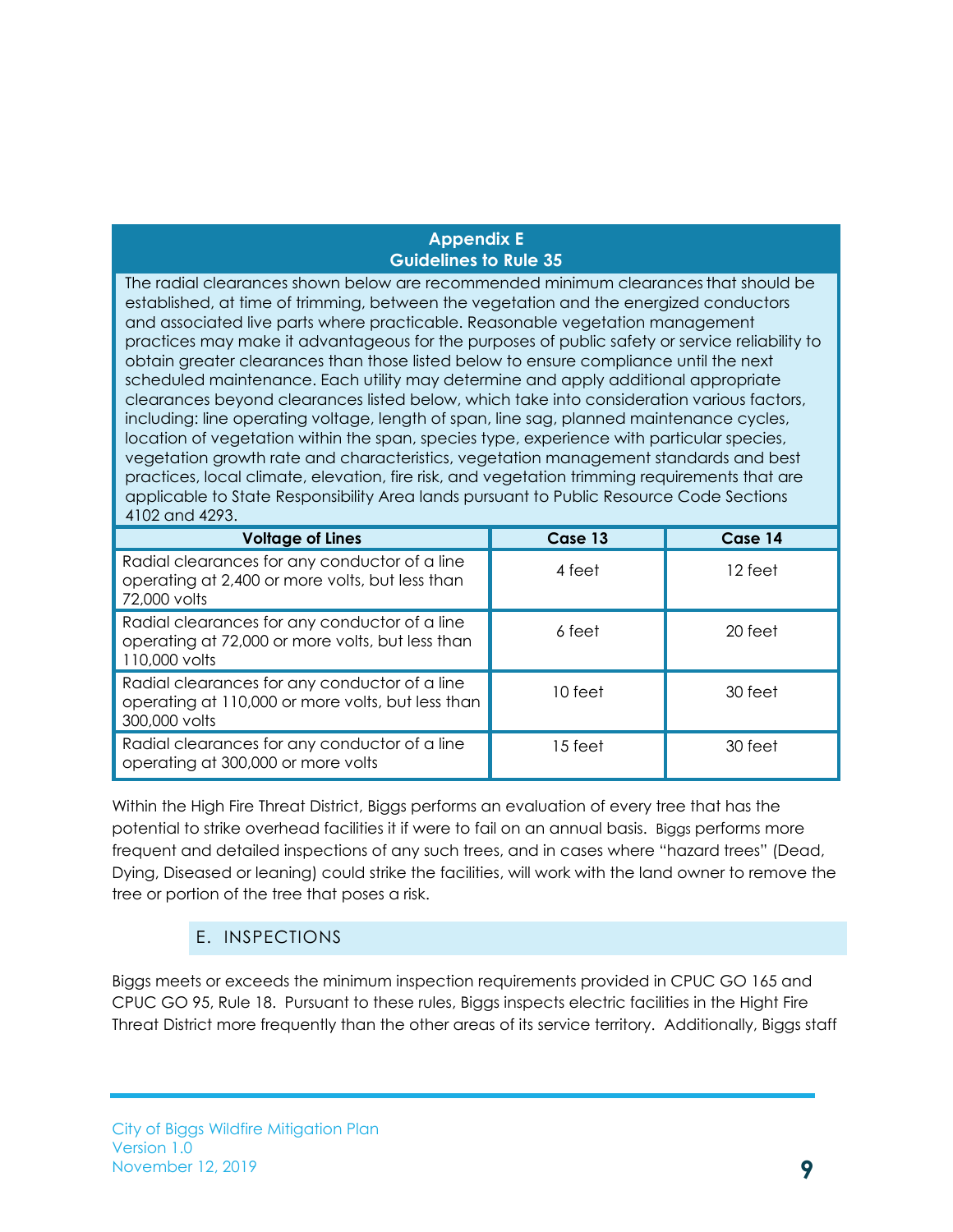uses their knowledge of the specific environmental and geographical conditions to determine when areas outside of the High Fire Threat District require more frequent inspections.

If Biggs staff discovers a facility in need of repair that is owned by an entity other than Biggs, Biggs will issue a notice to repair to the facility owner and work to ensure that necessary repairs are completed promptly.

Biggs works to ensure that all inspections to be performed within the High Fire Threat District are completed before the beginning of the historic fire season, [typically September 1]. Biggs monitors drought conditions and other relevant factors throughout the year to determine if inspections should be completed on a shorter timeframe.

# F. WORKFORCE TRAINING

<span id="page-12-0"></span>Biggs has implemented work rules and complementary training programs for its workforce to help reduce the likelihood of the ignition of wildfires.

Biggs has implemented into its daily operations 4 conditions based on current weather conditions.

- Normal
- Elevated
- Extreme
- Red Flag

Biggs has added a WildFire Mitigation Plan, and fire safety training to it safety training program

# G. RECLOSING POLICY

#### <span id="page-12-1"></span>**During Red Flag Warnings:**

**Line Reclosers-** will be put in a non- reclosing setting. Should a Line Recloser open during this period, the Line reclosing device shall not be closed until the distribution line it serves has been inspected for the cause of the equipment's operation. When the equipment and distribution line is re-energized, the distribution line will be inspected for safe operation.

<span id="page-12-2"></span>**Substation Circuit Breaker-** relays will be put in a non-reclosing setting. Should a relay operate during this period, the relay device will not be closed until the distribution line being served by the affected relay is inspected for the cause of the operation. When the substation breaker is closed the distribution line being served by the breaker will be inspected for safe operation.

# H. DEENERGIZATION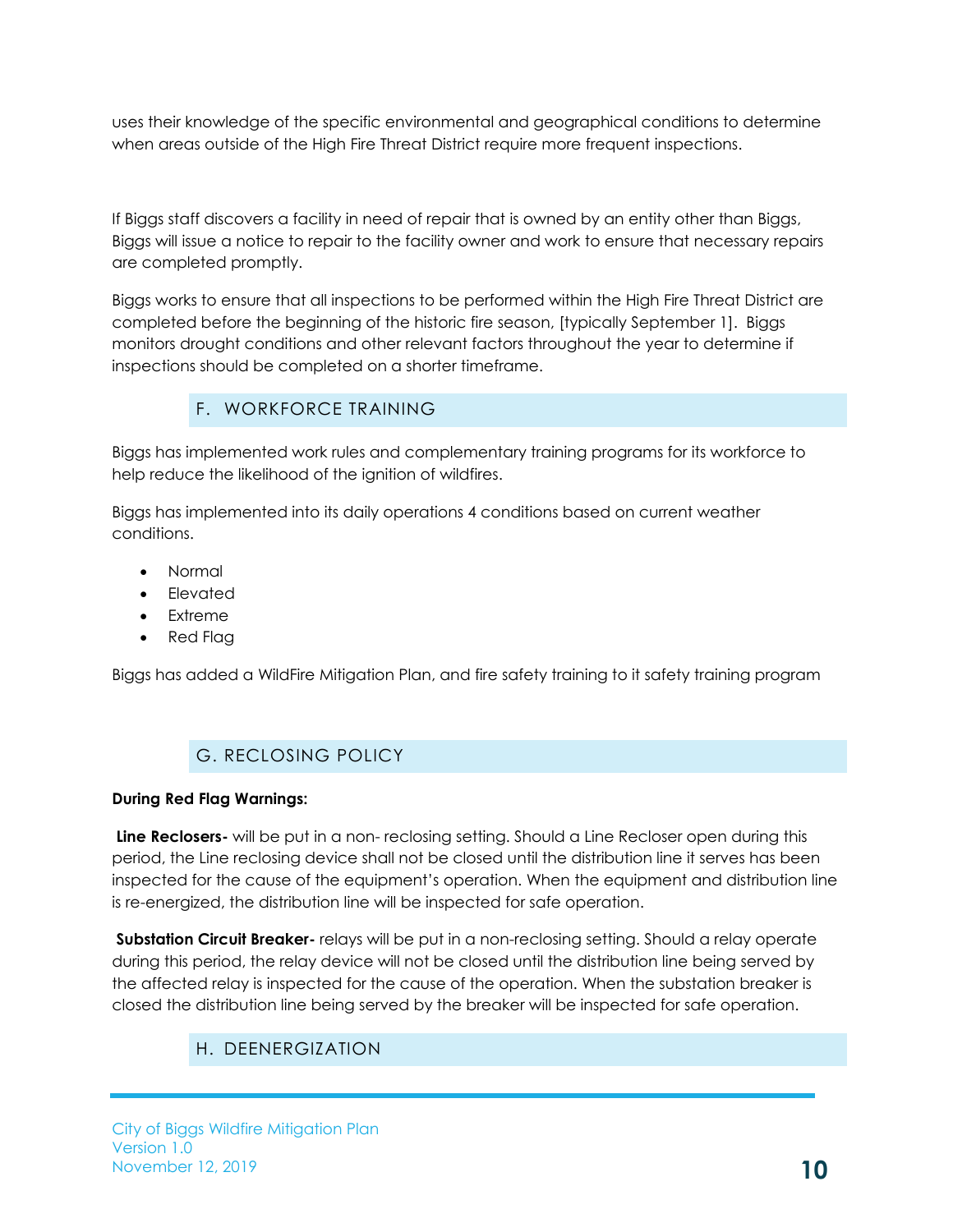Biggs has the authority to preemptively shut off power due to fire-threat conditions; however, this option will only be used in extraordinary circumstances. Biggs will make a case-by-case decision to shut off power based on the following considerations:

- Red Flag Warnings issued by the National Weather Service for fire weather zones that contain Biggs circuits;
- Biggs staff assessments of local conditions, including wind speed (sustained and gust), humidity and temperature, fuel moisture, fuel loading and data from weather stations;
- Real-time information from staff located in areas identified as at risk of being subject to extreme weather conditions;
- Input from Biggs/CalFire, fire experts and vegetation experts;
- Input from local and state fire authorities regarding the potential consequences of wildfires in select locations;
- Alternative ways to reroute power to affected areas;
- Awareness of mandatory or voluntary evacuation orders in place;
- Expected impact of de-energizing circuits on essential services;
- Other operational considerations to minimize potential wildfire ignitions, including the blocking of reclosers on the identified circuit(s);
- On-going fire activity throughout Biggs territory and California;
- Ability to notify customers;
- Notifications to local governments and public officials; and
- Potential impacts to communities and customers

# 1. IMPACTS TO PUBLIC SAFETY

<span id="page-13-0"></span>The following conditions may occur during a fire threat power shut down:

- Residential areas will lose power
- Schools will lose power
- Stores will lose power
- Gas stations will lose power
- Traffic signals will be on battery back-up power
- Streetlights will not work
- Water supply will be on Back-up Generation Power
- Sewer will be on Back-up Generation Power
- <span id="page-13-1"></span>• Police department will be on Back-up Generator Power

2. CUSTOMER NOTIFICATION PROTOCOLS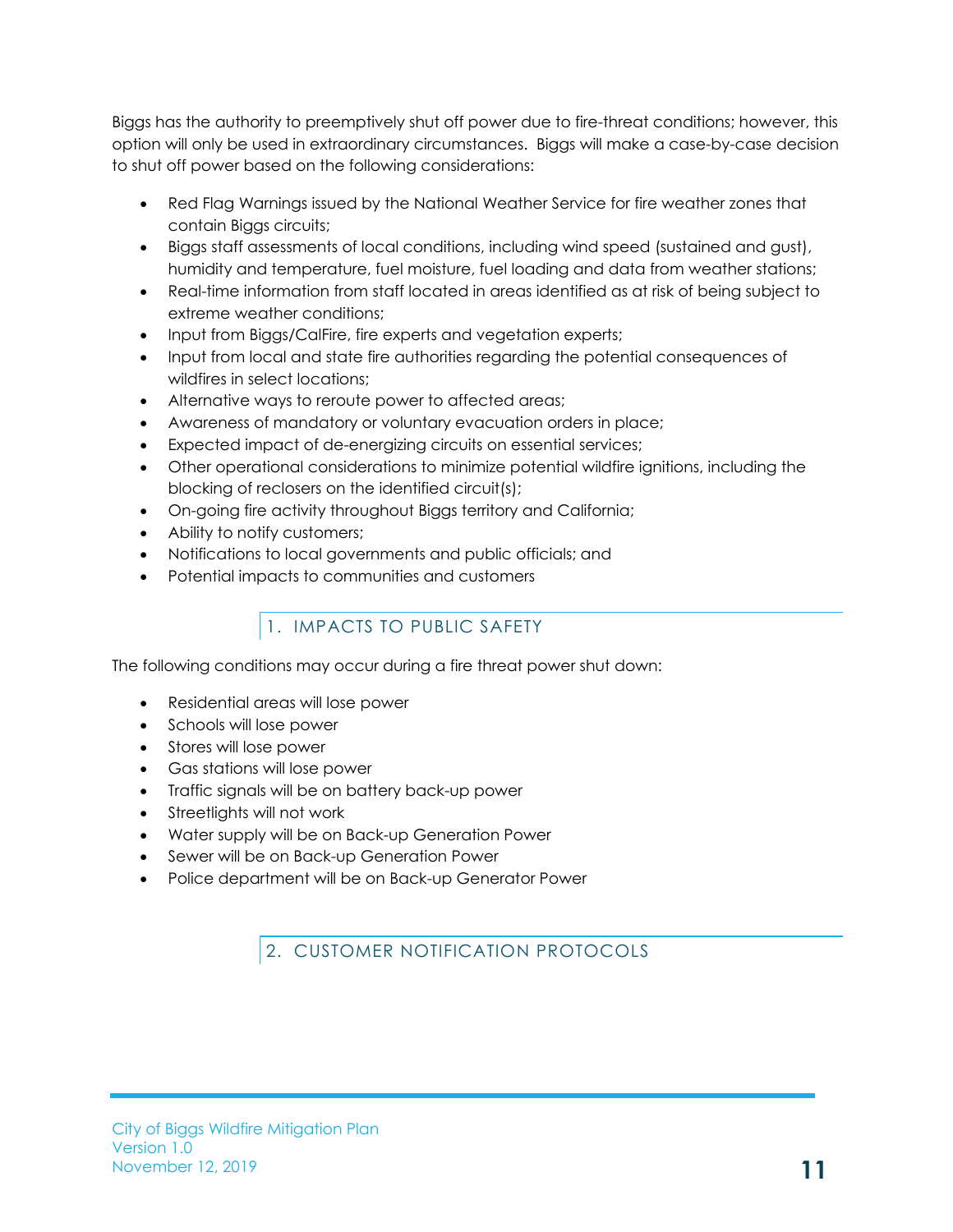Biggs will make every attempt to give advance notice to its customers of any planned wildfire prevention power shut downs. Should a wildfire prevention power shut down be planned, Biggs will attempt to notify its customers in the following ways:

- Signage at City Hall
- Local news paper
- Monthly Bill mailings
- Website messaging
- Social Media messaging

# <span id="page-14-0"></span>**VI. COMMUNITY OUTREACH AND PUBLIC AWARENESS**

Biggs will utilize its City web site, social media and newsletters to increase and improve public awareness.

# <span id="page-14-1"></span>**VII. RESTORATION OF SERVICE**

Biggs will make every attempt to restore power to residents as soon as possible.

Priority inspections of distribution infrastructure and power restoration will be given to critical circuits such as, water, sewer, CalFire, and Schools.

# <span id="page-14-3"></span><span id="page-14-2"></span>**VIII. EVALUATION OF THE PLAN**

## A. METRICS AND ASSUMPTIONS FOR MEASURING PLAN PERFORMANCE

Biggs will track two metrics to measure the performance of this Wildfire Mitigation Plan: (1) number of fire ignitions; and (2) wires down within the service territory.

# METRIC 1: FIRE IGNITIONS

<span id="page-14-4"></span>For purposes of this metric, a fire ignition is defined as follows:

- Biggs facility was associated with the fire;
- The fire was self-propagating and of a material other than electrical and/or communication facilities;
- The resulting fire traveled greater than one linear meter from the ignition point; and
- Biggs has knowledge that the fire occurred.

In future Wildfire Mitigation Plans, Biggs will provide the number of fires that occurred that were less than 10 acres in size. Any fires greater than 10 acres will be individually described.